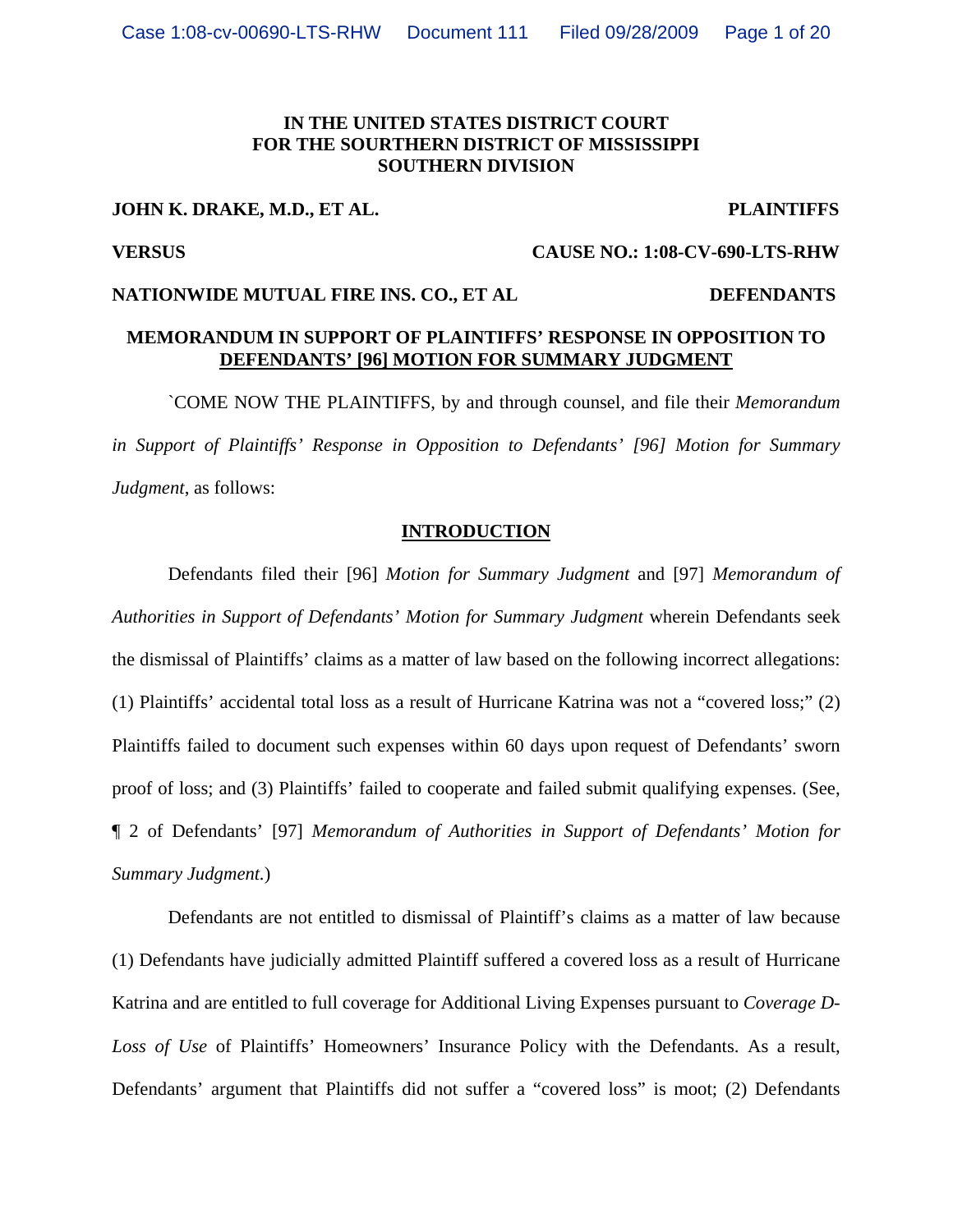waived any contractual provision in the Plaintiff's homeowner's insurance policy that may have required Plaintiffs to submit a sworn proof of loss by falsely advising the Plaintiffs their claims were not covered; and by judicially acknowledging coverage, and tendering payments for ALE coverage after the alleged failure to submit a sworn proof of loss had already occurred, resulting in waiver of a known right by the Defendants; (3) Defendants' allegations there is no coverage for alleged failure to cooperate are likewise waived by Defendants conduct, after the Plaintiffs' alleged failure to cooperate, wherein Defendants determined and later judicially admitted Plaintiffs are entitled to full coverage under the ALE provisions of the policy, and actually tendered payments to Plaintiffs thereunder; and (4) Defendants allegations Plaintiffs failed to cooperate would not be ripe for summary judgment in any event because, under Mississippi law, Defendants' allegation that Plaintiffs failed to cooperate presents a jury question and precludes the entry of judgment as a matter of law.

#### **STANDARD**

The heart of our summary judgment procedure is found in Rule 56(c), Fed.R. Civ.P.

which provides as follows:

The judgment sought shall be rendered forthwith if the pleadings, depositions, answers to interrogatories and admissions on file, together with the affidavits, if any, show that there is no genuine issue as to any material fact and that the moving party is entitled to judgment as a matter of law.

Fed. R. Civ. P. 56(c)

A motion for summary judgment lies only where there is no genuine issue of material fact, summary judgment is not a substitute for the trial of disputed fact issues. *Brown v. Credit Center, Inc.*, 444 So. 2d 358, 362 (Miss. 1983). The argument that there exists "no genuine triable issue of material fact is the functional equivalent of a request for a preemptory instruction …. [I]t merely occurs at an earlier stage in the life of a civil action …" *Id*. Federal cases suggest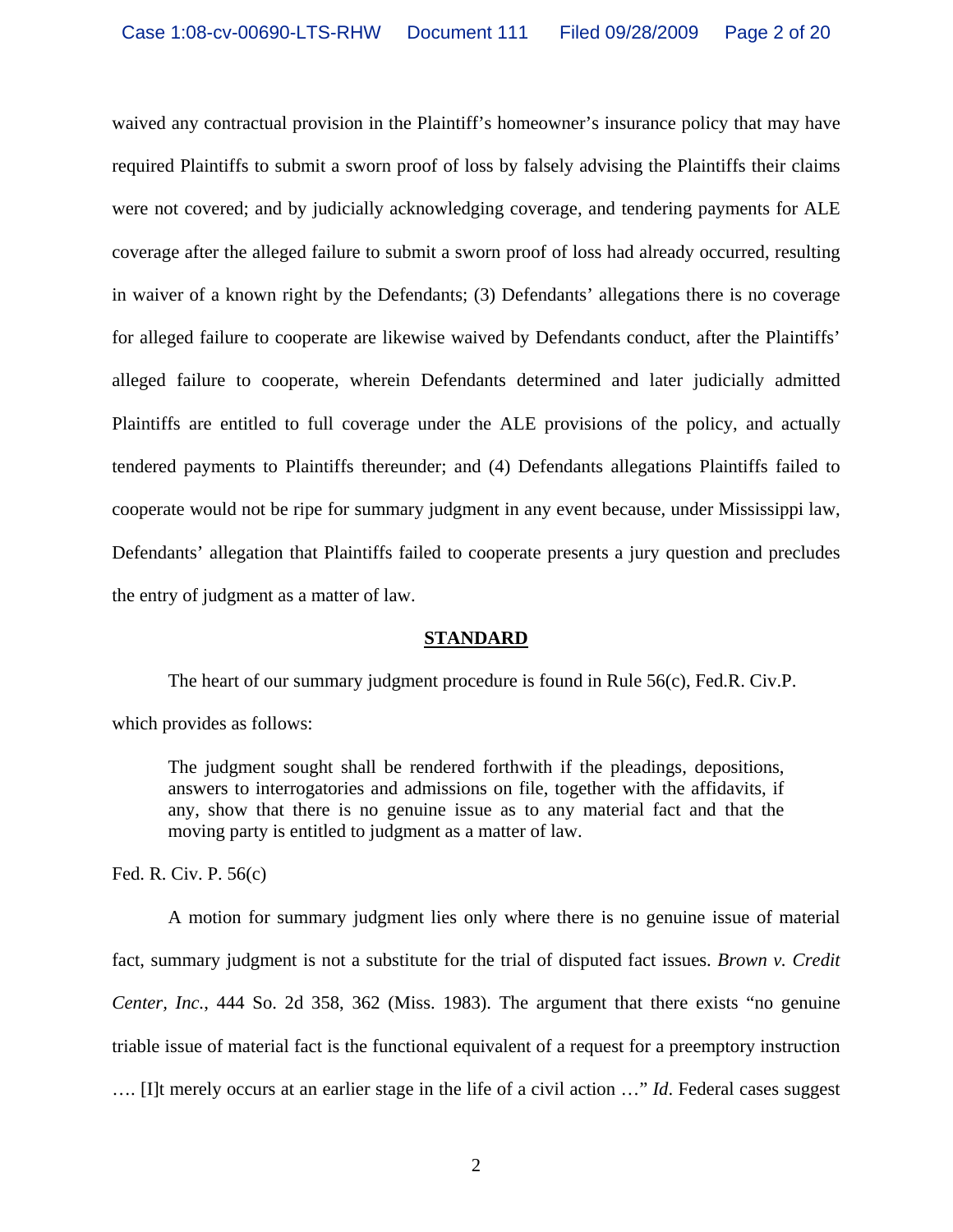that the burden is on the moving party to establish that there is no genuine issue of fact, although this burden is one of persuasion, not of proof. *Id*. When doubt exists whether there is a fact issue, the non-moving party gets its benefit. Indeed, the party against whom the summary judgment has been sought should be given the benefit of every reasonable doubt. *Liberty Leasing Co. v. Hillsum Sales Corporation*, 380 F.2d 1013, 1015 (5th Cir. 1967); *Heyward v. Public Housing Administration*, 238 F.2d 689, 696 (5th Cir. 1956).

The legal standards that govern a Motion for Summary Judgment are well known:

. . . summary judgment is proper 'if the pleadings, the discovery and disclosure materials on file, and any affidavits show that there is no genuine issue as to any material fact and that the movant is entitled to judgment as a matter of law.' Fed.R.Civ.P. 56(c). '**The evidence and inferences from the summary judgment record are viewed in the light most favorable to the nonmovant**.'

*McLaurin vs. Noble Drilling, Inc.*, 529 F.3d 285, 288 (5<sup>th</sup> Cir. 2008) (citations omitted) (emphasis added).

When seeking summary judgment, the movant bears the initial responsibility of demonstrating the absence of an issue of material fact with respect to those issues on which the movant bears the burden of proof at trial.

*Lindsey vs. Sears Roebuck and Company*, 16 F.3d 616, 618 (5<sup>th</sup> Cir. 1994). *If* the movant meets

his burden of establishing there are no genuine issues of material fact, the non-movant may still

show that summary judgment is not appropriate – either by submitting additional evidentiary

documents, or by reference to evidentiary documents already in the Record, setting out specific

facts showing that a genuine issue of material fact does exist. *Fields*, 922 F.2d at 1187.

# **ARGUMENT**

Defendants are not entitled to dismissal of Plaintiffs' claims as a matter of law.

# **1. Defendants have admitted that Plaintiff's suffered a "covered loss" and are entitled to coverage under Coverage D-Loss of Use**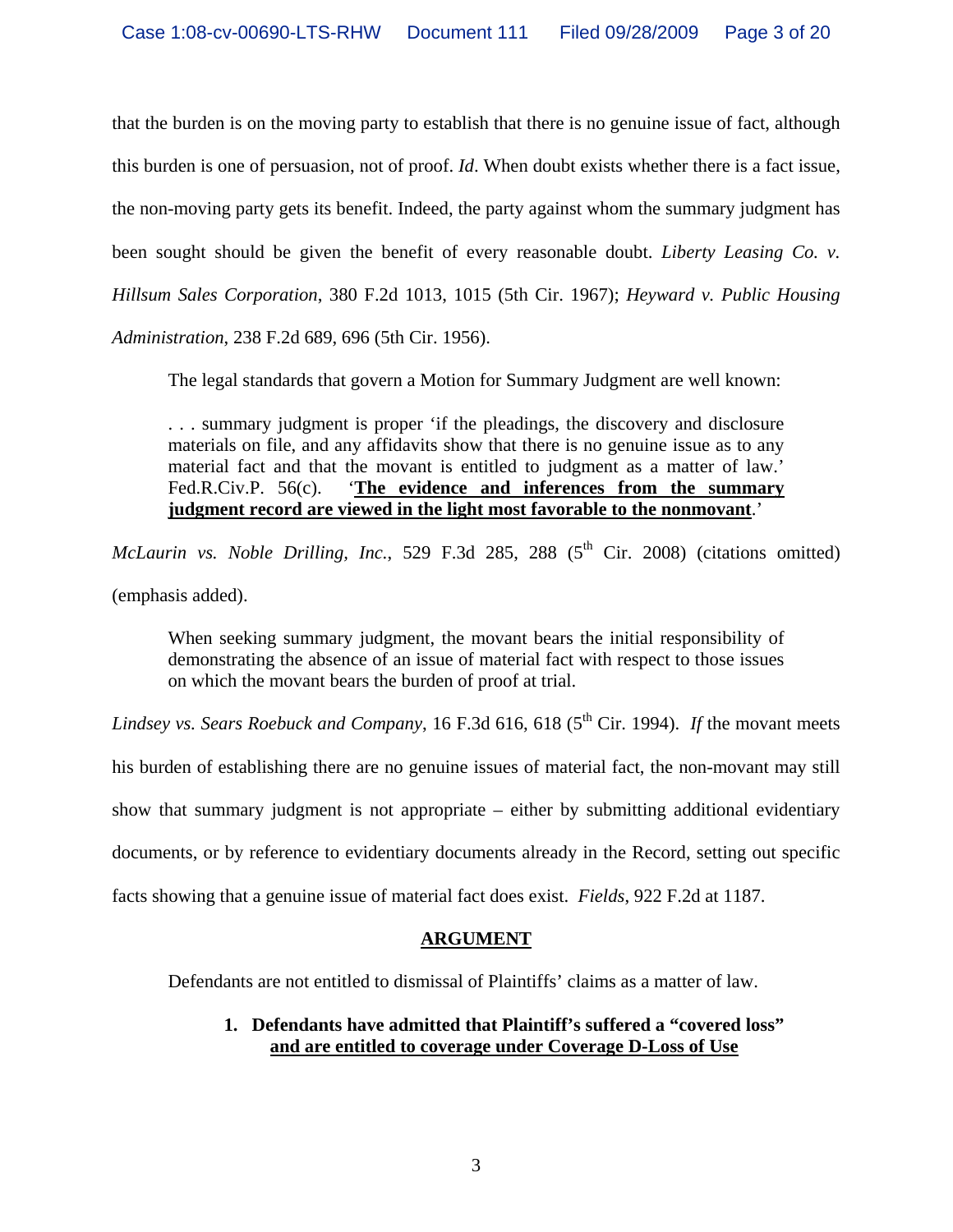At the time of Hurricane Katrina, Plaintiffs had a Homeowner's Insurance Policy drafted, sold, and issued by Defendants which provided the following coverage (prior to application of the inflation coverage provisions of the policy):

| Coverage—A—Dwelling          | \$580,700 |
|------------------------------|-----------|
| Coverage—B—Other Structures  | \$58,070  |
| Coverage—C—Personal Property | \$430,430 |
| Coverage—D—Loss of Use       | \$116,140 |

 In addition to the above referenced coverage, Plaintiffs' Homeowner's Insurance Policy provided coverage for Inflation Protection and other applicable coverage which were intended to protect and provide the Plaintiffs with peace of mind and security in the event of a catastrophic total loss. At the time of Hurricane Katrina Plaintiffs had paid all necessary premiums and the subject Homeowner's Insurance Policy was in force. (*See Plaintiff's Homeowner's Insurance Policy and Declaration Page attached hereto as Cumulative Exhibit 1*.)

Plaintiffs' homeowner's insurance policy with Defendants contained a "Windstorm or

Hail Exclusion." Defendants' "Windstorm or Hail Exclusion" stated, in part, the following:

- 1. We do not insure for loss caused directly or indirectly by the perils of windstorm or hail; and
- 2. Windstorm or hail loss is excluded regardless of any causes or event contributing concurrently or in any sequence to the loss …

### **This exclusion does not apply to Coverage-D-Loss of Use.**

(*See NW-DRA000062 of Plaintiff's Homeowner's Insurance Policy attached hereto as Exhibit* 

*2*.) (emphasis added).

 Based on the Windstorm and Hail Exclusion, Plaintiffs' were forced to purchase a Wind Policy from the Mississippi Windstorm Underwriting Association. Plaintiffs procured wind coverage in the amount of \$400,000.00 for their dwelling and \$200,000.00 for their contents.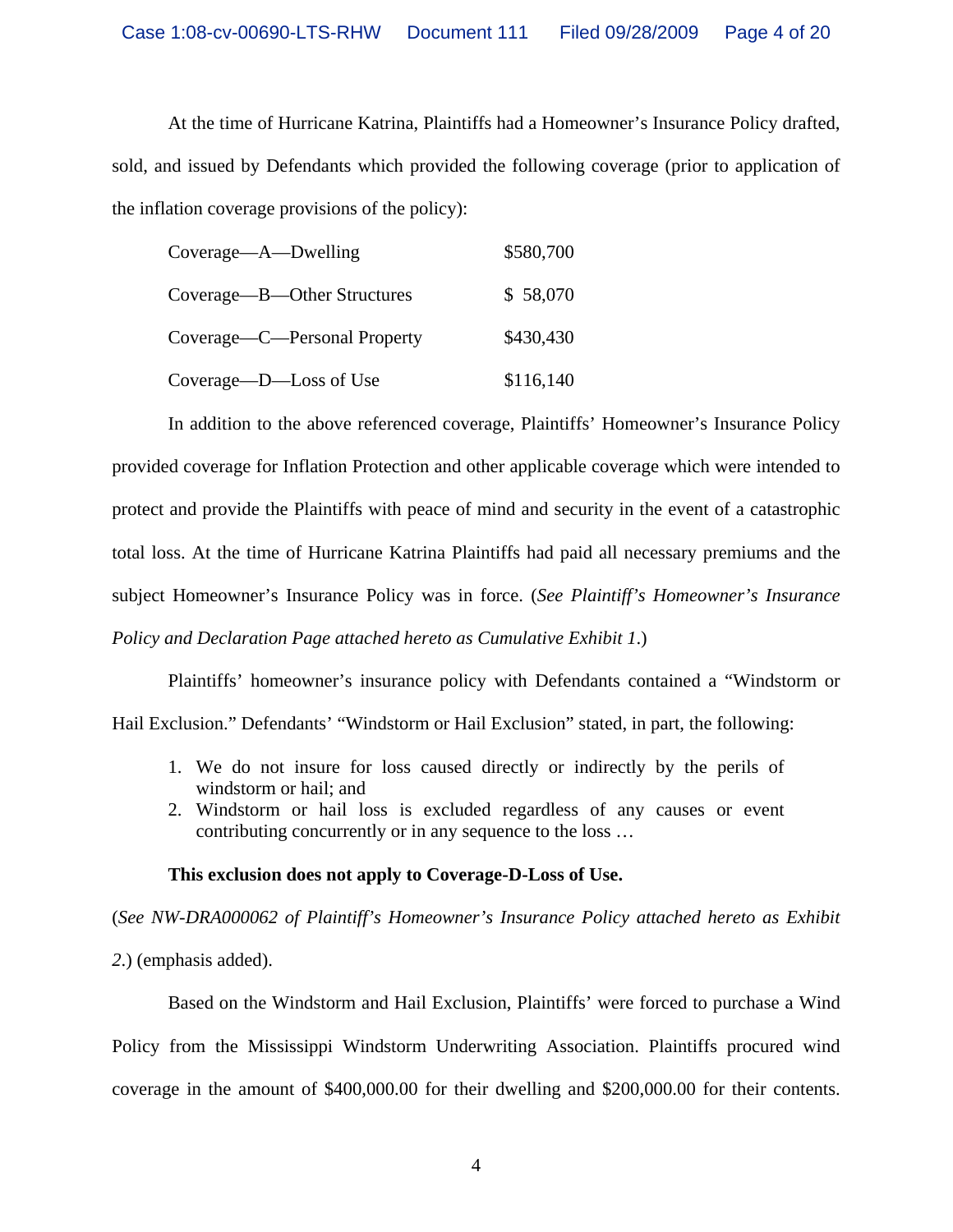(*See, MWUA Declaration Page attached hereto as Exhibit 3*.) Additionally, Plaintiffs procured a flood policy through the National Flood Insurance Program. The Plaintiff's flood policy provided a total of \$290,100 in coverage for their home and property. (*See, NFIP Declaration* 

*Page attached hereto as Exhibit 4*.)

 Although the "Windstorm or Hail Exclusion" drafted and attached to Plaintiffs' Homeowner's Insurance Policy by Defendants excluded damage to Plaintiffs' home and personal property as a result of the peril windstorm, the "Windstorm or Hail Exclusion" clearly did not apply to Coverage-D-Loss of Use.

Coverage-D-Loss of Use provided, in part, the following coverage:

1. **Additional Living Expense**. If a covered loss requires you to leave the residence premises, we will pay the required **increase in living expenses you incur to maintain your standard of living**. Payment will be for the shortest time required to repair or replace the premises; or, if you permanently relocate, for the shortest time required for your household to settle elsewhere. Payment will not exceed the limit of liability shown on the Declarations or 12 months, which occur first. This period of time is not limited by the end of the policy period; and ….

No deductible applies to this coverage.

# (*See NW-DRA000069 attached hereto as Exhibit 5*.)

 On August 29, 2005, Plaintiffs' home and personal property were completely destroyed by Hurricane Katrina. Unfortunately, Plaintiffs' home located at 95 Labranche Avenue, Ocean Springs, Mississippi was rendered a "slab" as a result of Hurricane Katrina, including the hours of intense hurricane force winds.

 In the aftermath of Plaintiffs' catastrophic total loss, the Mississippi Windstorm Underwriting Association made the determination that Plaintiffs' suffered at least \$600,000.00 in wind damage to the second and third floors of their home and tendered the limits of their policy to the Plaintiffs. (*See, MWUA payments for wind damage attached hereto as Cumulative Exhibit*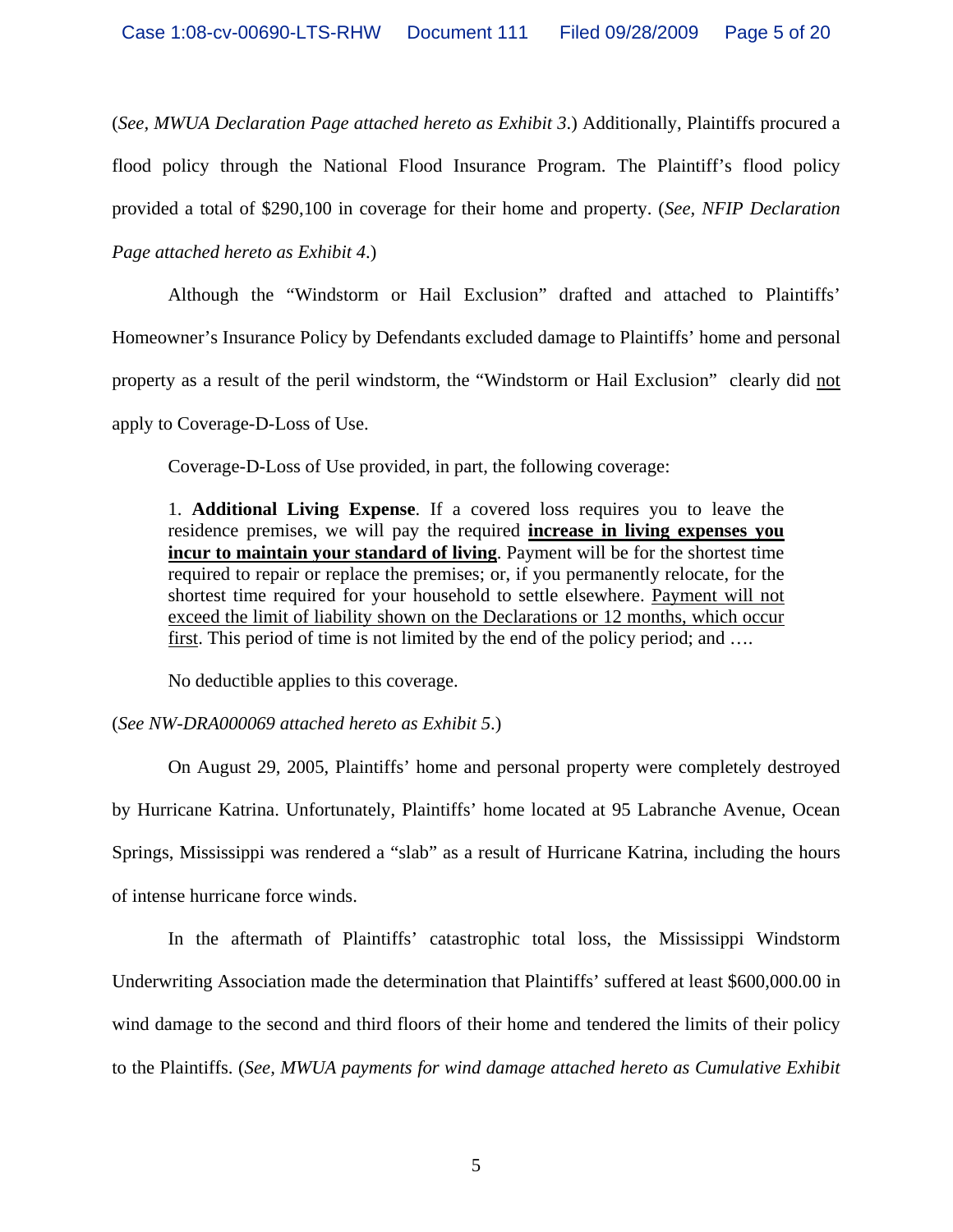*6*.) As a result of the Plaintiffs' total loss and/or "slab," and in accordance with the amended guidelines set forth by the National Flood Insurance Program (which Plaintiffs contend merely allowed doubt about cause of loss to their home and property to be resolved in favor of coverage), Plaintiffs were tendered the policy limits of their flood policy in the amount of \$290,100.00 for damage to their home and personal property. (*See, NFIP payments for flood damage attached hereto as Cumulative Exhibit 7*.)

 During the time period after the total loss of their home and property, Plaintiffs were aware that Coverage D-Loss of Use should be provided under their Homeowner's Insurance Policy with the Defendants. Plaintiffs made multiple inquiries with agents, representatives, and employees of the Defendants to determine what was covered under Coverage D-Loss of Use. (*See, Plaintiff's Answers No. 3 to First Set of Interrogatories Propounded by Defendants attached hereto as Exhibit 8*.) On multiple occasions, Plaintiffs were specifically told by agents, representatives, and employees of the Defendant more than one explanation as to what is actually covered under the Coverage D-Loss of Use. Plaintiffs' confusion was warranted as the 30(b)(6) representative for Defendants confirmed that the critical coverage provided by Coverage D-Loss of Use are not defined in the subject Homeowner's Policy, and testified to the following:

82

- 19 In any event, the policy states
- 20 that, under that Coverage part, Nationwide
- 21 covers all of the following; correct?
- 22 **A. Correct.**
- 23 Q. And the first category, Coverage D is
- 24 explained in the policy to cover his additional
- 25 living expense; right?

### 83

- 1 **A. Yes.**
- 2 Q. And specifically, Nationwide says that
- 3 it will pay the required increase in living
- 4 expenses, the insured incurs to maintain, quote,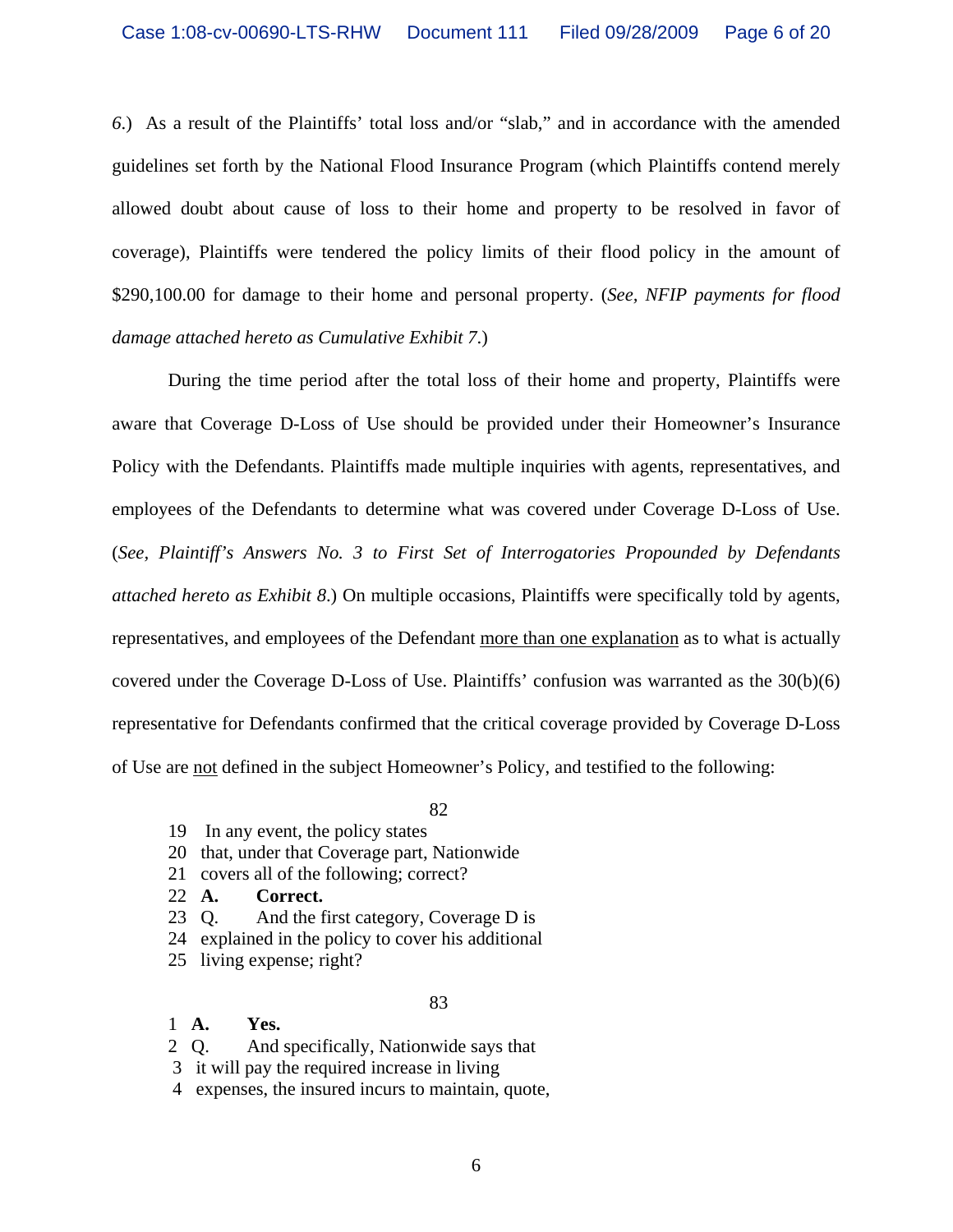- 5 Your normal standard of living, closed quote; is
- 6 that correct?
- 7 **A. Yes.**
- 8 Q. Now, normal standard of living is not
- 9 defined anywhere within the Nationwide policy;
- 10 isn't that true?
- 11 **A. That's true.**
- 12 Q. And it also says that, that payment
- 13 will be for the shortest time required to repair
- 14 or replace the premises, but will not exceed
- 15 12 months; correct?
- 16 MR. SCHULTZ: Objection to form,
- 17 incomplete quotation.
- 18 MR. VAN CLEAVE: I'm not making a
- 19 quotation.

# 20 **A. That's part of what it says.**

- 21 BY MR. VAN CLEAVE:
- 22 Q. Yes, and it also says that if you
- 23 permanently relocate, then ALE is only paid for
- 24 the shortest time required for your household to
- 25 settle elsewhere; right?

#### 84

# 1 **A. Right.**

- 2 Q. Now, "permanently relocate" is not
- 3 defined in the policy, is it?
- 4 **A. No.**
- 5 Q. Nationwide understands permanently
- 6 relocate to mean you actually change your place
- 7 of residence and do not intend to rebuild and
- 8 re-move into the location that was insured under
- 9 the policy; isn't that true?
- 10 MR. SCHULTZ: Objection to form and
- 11 foundation.
- 12 **A. Yes.**

(*See, excerpt of deposition testimony of Charles Higley attached hereto as Exhibit 9*.)

 During the investigation of Plaintiffs' total loss of their home and property, the Plaintiffs like hundreds of other insureds on the Mississippi Gulf Coast, felt the need to hire their own expert to determine the cause of loss to their home in order to shorten the claims process. As a result, Plaintiffs hired Ted L. Biddy, P.E, P.L.S., to conduct an in depth forensic engineering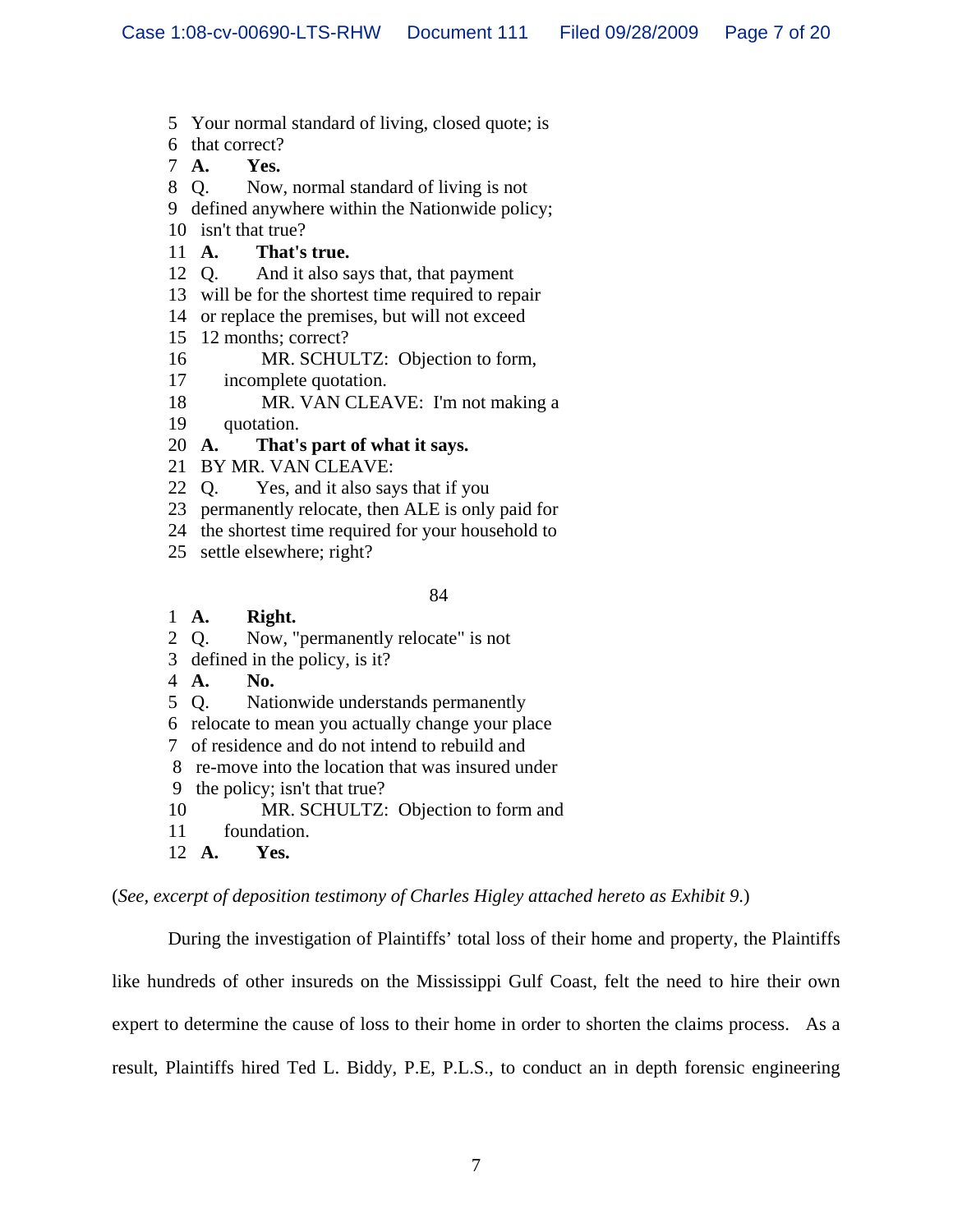determination of the cause of loss of their home and property. (*See, Expert Report of Ted L. Biddy, P.E., P.L.S, attached hereto as Exhibit 10*.)

 Plaintiffs' foresight was warranted, as on February 6, 2006, Defendants wrongfully and arbitrarily denied Plaintiffs' claims under their Homeowner's Insurance Policy, including but not limited to Plaintiffs' claims for Additional Living Expenses under Coverage D-Loss of Use. (*See, Defendants' February 6, 2006, denial letters attached hereto as Cumulative Exhibit 11*.) Defendants took the position that Plaintiffs had not suffered a covered loss, even though Coverage D-Loss of Use provided for coverage if the Plaintiffs' suffered a wind loss.

 After the complete denial of their claims under their Homeowner's Insurance Policy, Plaintiffs forwarded the forensic report of Ted L. Biddy, P.E., P.L.S. to the Defendants. Unfortunately, on or about July 10, 2006, Plaintiffs were forced to *resend* the above report as Defendants had failed to retain the original forwarded report. (*See, excerpt of deposition testimony of Plaintiff Deborah Drake attached hereto as Exhibit 12.*) The forensic report of Ted L. Biddy, P.E., P.L.S concluded extensive damages to the Plaintiffs' dwelling were caused by wind, and thus called into question the findings of the Defendant and its retained expert agent H.S.A. and/or Conestoga-Rovers. (*See, excerpt of deposition testimony of Charles Higley attached hereto as Exhibit 13*.)

 Stated otherwise, the cause of Plaintiffs' total loss was in controversy. In accordance with Mississippi Insurance Department Bulletin No. 2005-6 (which the undisputed evidence shows Nationwide adopted as its own procedure and intended its representatives to apply), and the purported policies and procedures of the Defendants, said controversy required any doubts to be resolved in favor of coverage. (*See, Defendants' internal Email Correspondence and Attachment of Mississippi Insurance Department Bulletin No. 2005-6 attached hereto as Cumulative Exhibit*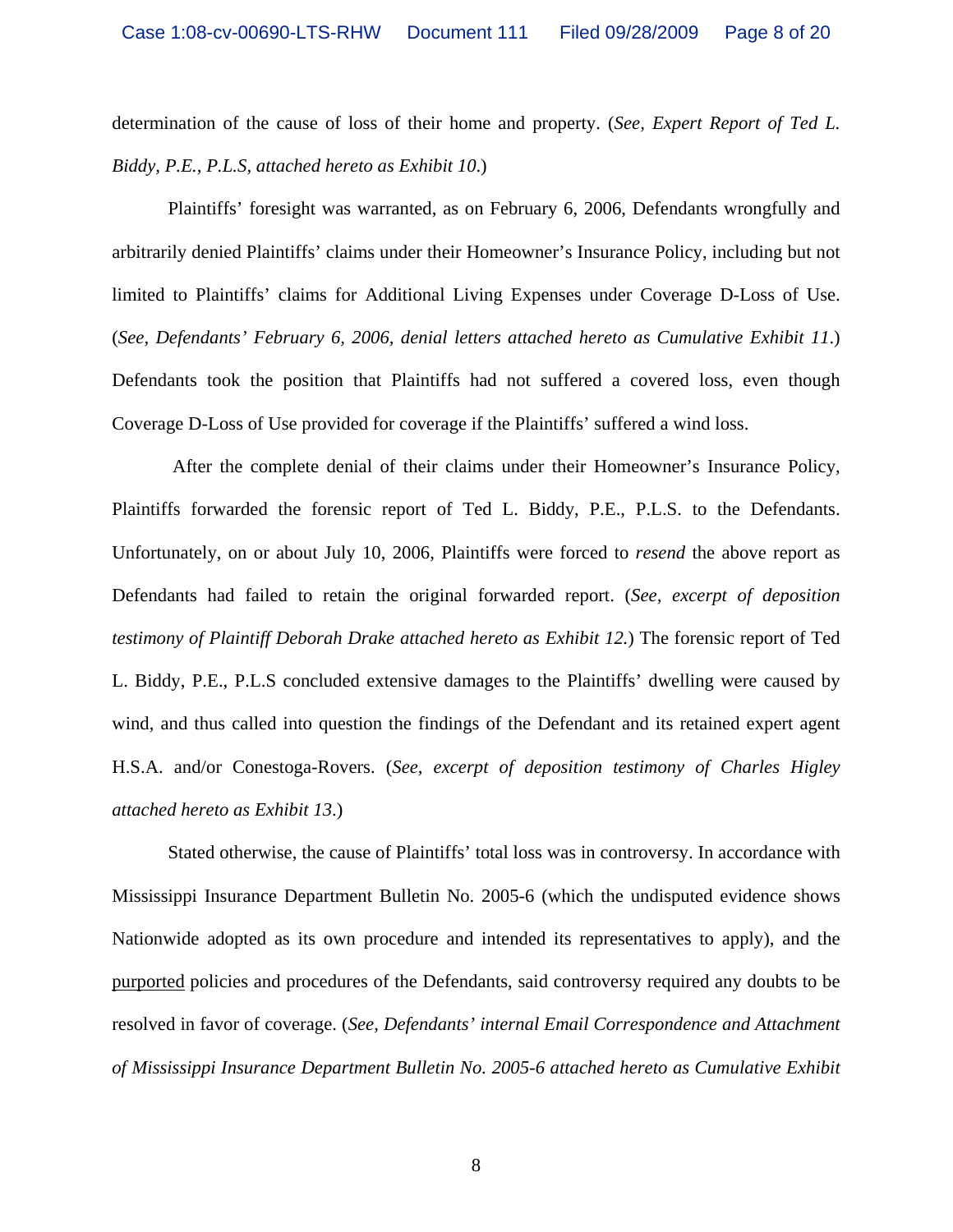*14.*) As a result, Defendants determined that Plaintiffs were entitled to coverage under Coverage

D-Loss of Use. During the 30(b)(6) deposition of Nationwide in this case, the corporate representative of the Defendants, Mr. Charles Higley, confirmed Defendants determined the Plaintiffs were entitled to full coverage under for incurred additional living expenses under their homeowner's policy:

336

- 9 In Mr. Woods' report in the
- 10 second paragraph on 3487 concluded in the second
- 11 sentence that, Due to the conclusion above in
- 12 Mr. Biddy's report, this does put the cause of
- 13 loss into controversy; right?
- 14 **A. Yes.**
- 15 Q. And "cause of loss into controversy"
- 16 could be otherwise stated as meaning there's a
- 17 question or doubt about the cause of loss;
- 18 correct?
- 19 **A. Yes.**
- 20 Q. And it was Nationwide's policy to
- 21 resolve doubt about cause of loss in favor of
- 22 coverage for the insured; correct?
- 23 **A. Yes.**
- 24 Q. And so that's what Nationwide decided
- 25 to do on July the 24th, 2006; correct?

## 337

1 **A. Yes**. And that's why I stated that it

2 was a business decision, and that's what I

3 consider a compromise –

(*See, excerpt of deposition testimony of Charles Higley attached hereto as Exhibit 15*.) (*See also* 

### *Exhibit 19, herein below*).

 Nationwide has judicially admitted that Plaintiffs' total accidental loss was, in fact, a covered loss, triggering full coverage for their additional living expenses (up to the policy limits or 12 months after the loss). Plaintiffs respectfully contend any argument set forth in Defendants' [96] *Motion for Summary Judgment* and [97] *Memorandum of Authorities in Support of*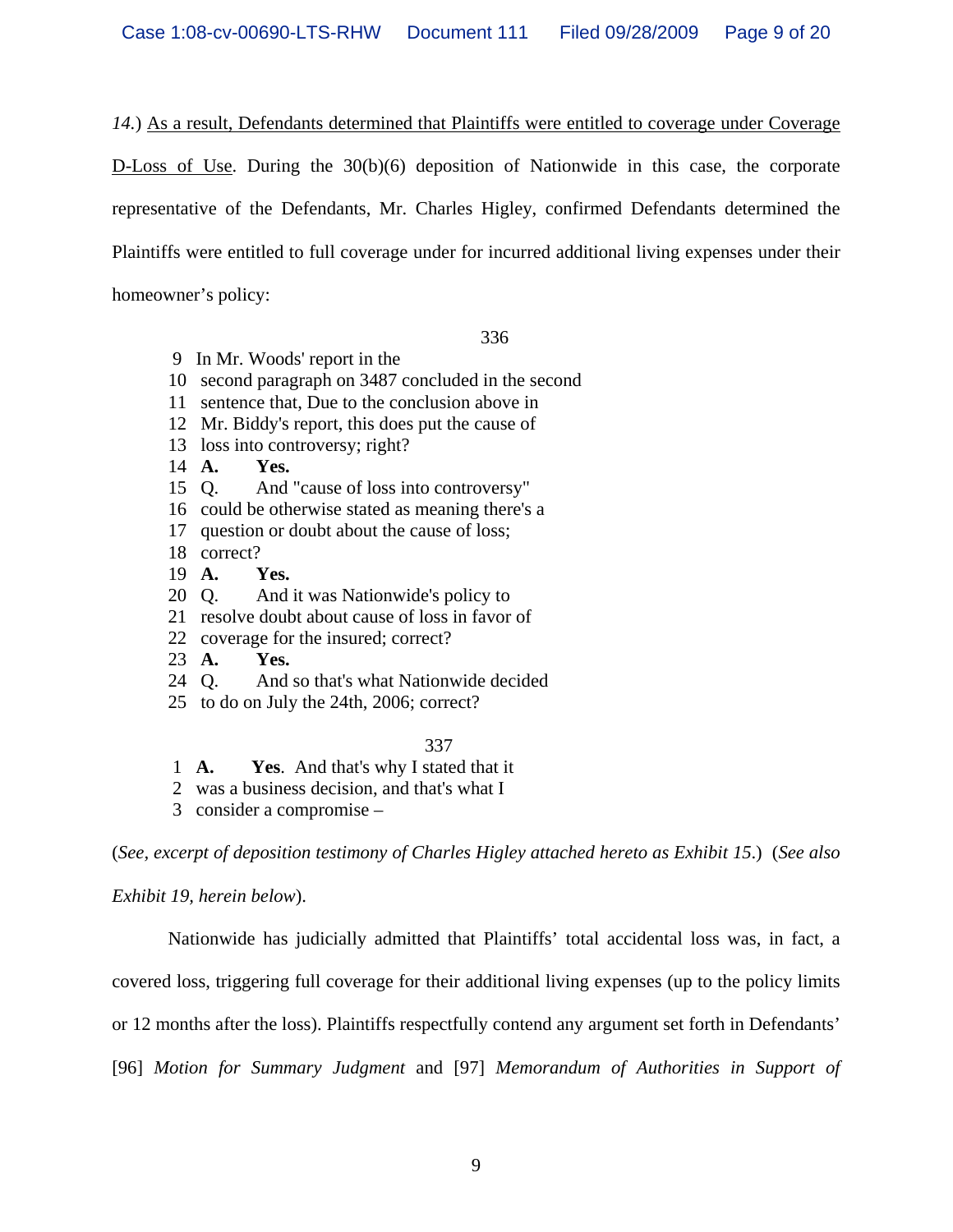*Defendants' Motion for Summary Judgment* questioning whether or not Plaintiffs suffered a covered loss as a result of Hurricane Katrina is moot (other than to the extent such arguments provide evidence of Nationwide's ongoing bad faith in this cause). Thus, Defendants' [96] *Motion for Summary Judgment* and [97] *Memorandum of Authorities in Support of Defendants' Motion for Summary Judgment* should be denied.

#### **2. Defendants' Waived Any Right They May Have Had to Exclude Coverage under the "Proof of Loss" Provision**

 Under Mississippi law, Defendants have waived any right they may have had to exclude coverage for Plaintiffs' alleged failure to provide a sworn proof of loss under the conditions of the subject Homeowner's Insurance Policy. First, when an insurer denies liability for a loss and refuses to pay it, it waives the necessity of providing a proof of loss. *Nelson v. Phoenix of Harford Insurance Companies*, 318 So. 2d. 839, 843 (Miss. 1975). Defendants waived the necessity of Plaintiffs' providing a sworn proof of loss because Defendants falsely represented to the Plaintiffs (in direct contradiction to Nationwide's decision they Plaintiffs were entitled to full coverage due to Nationwide's doubt about the cause of loss) that there was no coverage, and/or withheld the fact Defendants had determined there was coverage from the Plaintiffs, during the time frame that Plaintiffs had been asked to submit a sworn proof of loss – but before the asserted deadline for returning same had passed.

 On February 6, 2006, Defendants completely denied Plaintiffs' claims under their Homeowner's Insurance Policy. In fact, Defendants forwarded two (2) separate denial letters to the Plaintiffs. (*See, Exhibits 9 and 10*). One denial letter denied Plaintiffs' claims based on "your loss was caused by water or water-borne material … [U]nfortantely, your policy with Nationwide does not provide coverage for this cause of loss and we must deny your claim." (See, ¶ 1 of Exhibit 9.) The other denial letter denied Plaintiffs' claims stating, in part, that "[Y]ou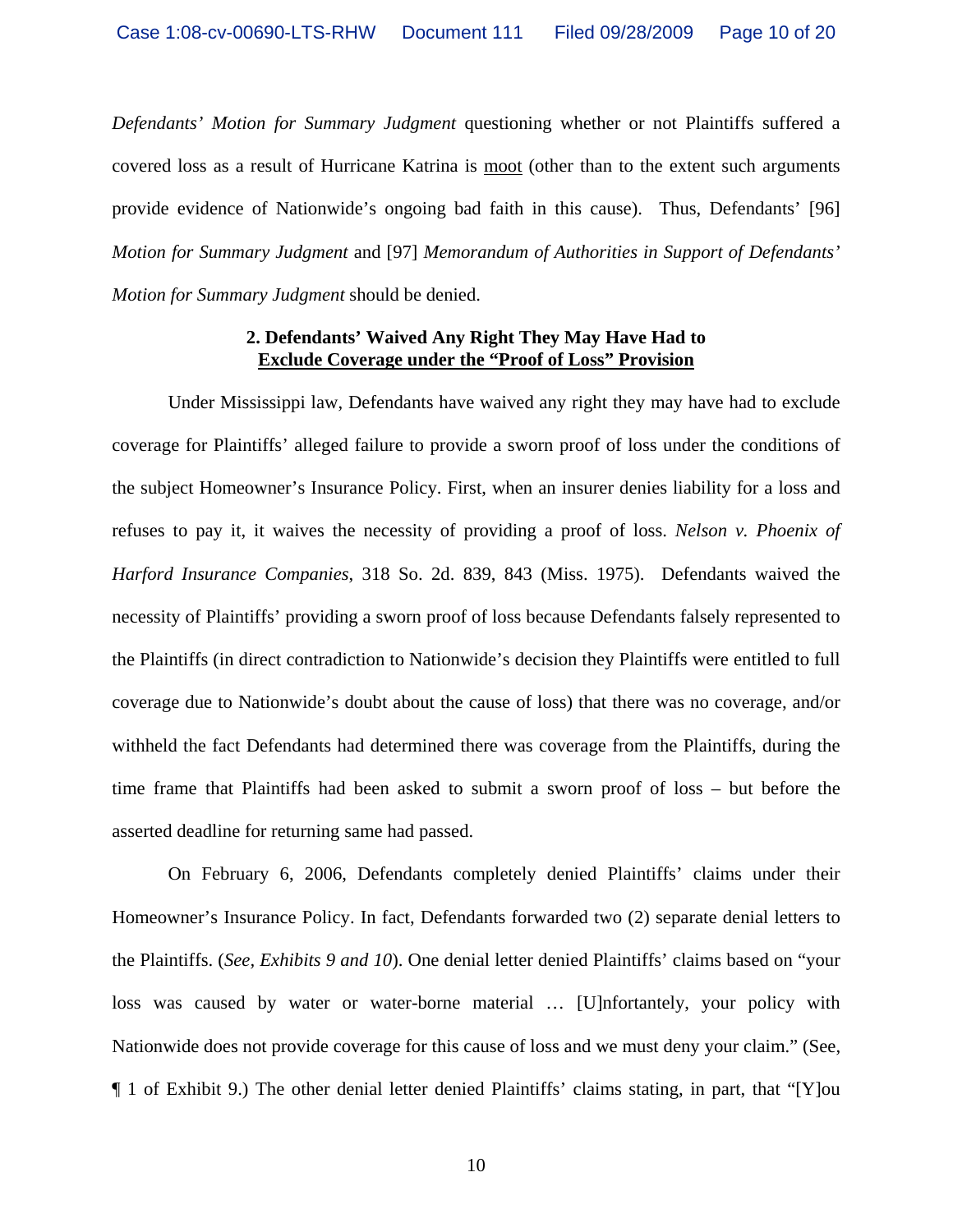explained that the damage reported on this claim was caused by wind. Your policy with Nationwide Mutual Fire Insurance Company does not cover wind damage to your property." (See, ¶ 2 of Exhibit 10.)

 On or about November 10, 2006, *after* Defendants determined the Plaintiffs were entitled to coverage on or about July 24, 2006, as set forth above, Defendants forwarded a sworn proof of loss **and** a reservation of rights letter and to the Plaintiffs. (*See, excerpt of Defendants' claims log attached hereto as Exhibit 16*.) Defendants' policy provides, in the section entitled Property Conditions:

- d) submit to us, within 60 days after we request, your signed, sworn proof of loss which sets forth, to the best of your knowledge and belief:
	- (1) the time and cause of loss.
	- (2) interest of the insured and all others in the property involved and all liens on the property.
	- (3) other insurance that may cover the loss.
	- (4) changes in title or occupancy of the property and detailed estimates for repair of damage.
	- (5) specifications of any damaged property and detailed estimates for repair of damage.
	- (6) a list of damages personal property showing in detail the quantity, description, actual cash value, and amount of loss. Attach all bills and receipts that support the figures.
	- (7) receipts for additional living expenses and records supporting the fail rental value loss….

(See, *See NW-DRA000078 of Cumulative Exhibit 17*.) On or about November 29, 2006,

Plaintiffs contacted the Defendants to inform them that Plaintiffs had received the sworn proof of

loss but had not received the reservation of rights letter. (*See, excerpt of Defendants' claims log* 

*attached hereto as Exhibit 18.*) Defendants thereafter sent the Plaintiffs another copy of the

reservation of rights letter, all the while concealing from the Plaintiffs the fact Defendants had

already determined Plaintiffs were entitled to full coverage for their loss of use.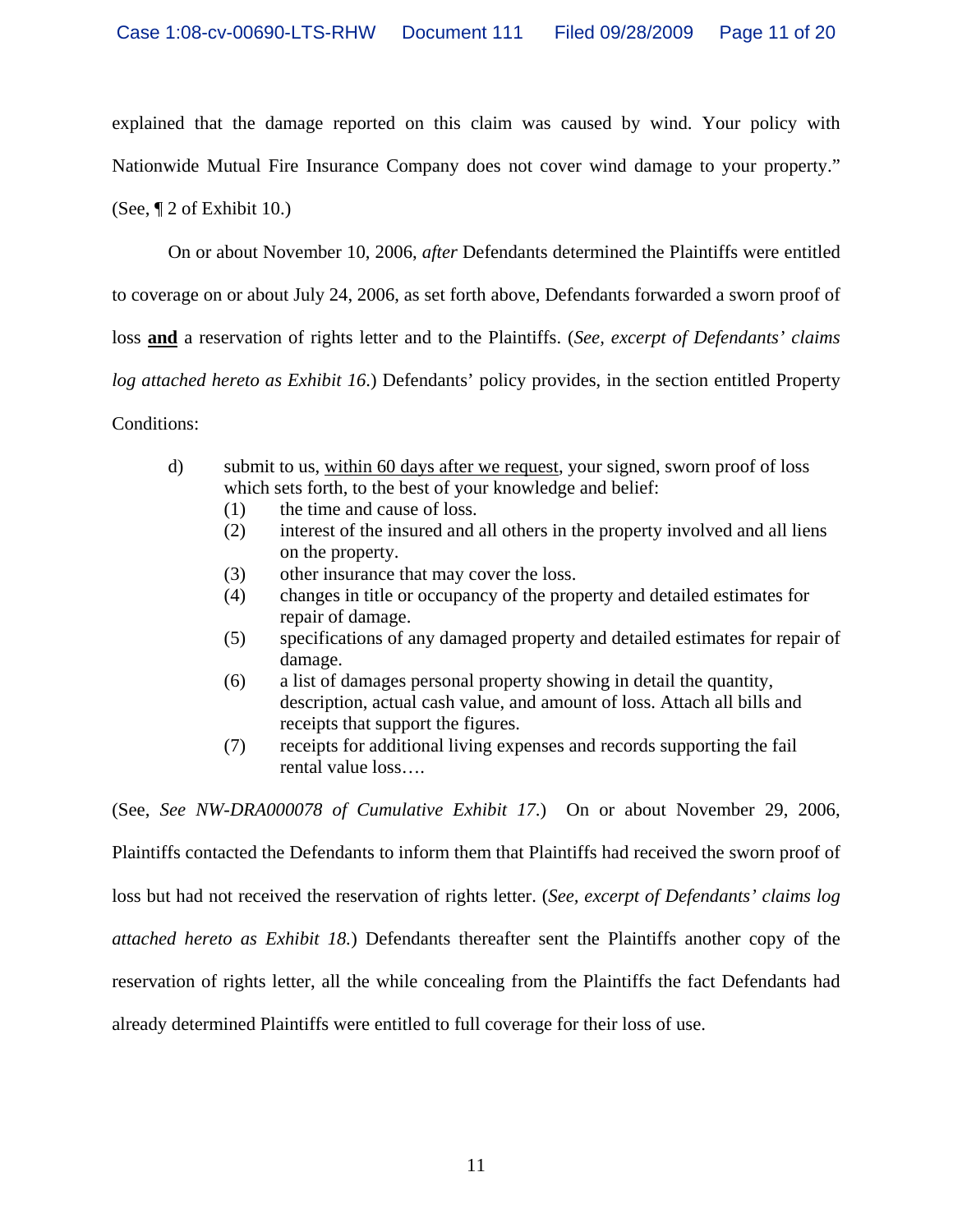On or about December 18, 2006, 38 days after Defendant forwarded the sworn proof of loss to the Plaintiffs (prior to the 60 day deadline for returning the sworn proof of loss as set forth by the policy), Defendants, by and through its agents, representatives, and/or employees falsely informed the Plaintiff that their claims would be denied, in full, again. (*See excerpts of Defendants' claims log attached hereto as Exhibit 19*.)

 In addition to Defendants communicating a full denial of Plaintiffs' claims prior to the expiration of the 60 days deadline to complete and return the sworn proof loss, Defendants continued to falsely communicate its coverage position to the Plaintiffs after the deadline – although the alleged failure to submit the sworn proof of loss was not articulated as a basis for denial. On or about July 7, 2007, Alec Harmer, agent, representative, and/or employee of Defendants, specifically told the Plaintiffs that they would not be entitled to full coverage for Additional Living Expenses as "ALE applies to wind only and PH's (Plaintiffs) home sustained wind and flood damage ... homes in eye shot of PH home were not made unlivable by wind ... most likely home would not be unlivable due to wind from max 12 month period coverage under ALE." (*See, excerpt of Defendants' claims log attached hereto as Exhibit 20*.) The above representations to the Plaintiffs regarding the coverage determination by the Defendants were false. Nationwide's 30(b)(6) designee testified:

Pg. 349

5 Q. Now look at the entry in part of the 6 electronic claim file, which is Exhibit 4, on 7 Page 110, dated 7/23/2007. 8 MR. SCHULTZ: Which page are you 9 looking at? 10 MR. VAN CLEAVE: 110. 11 **A. On Exhibit 4?** 12 BY MR. VAN CLEAVE: 13 Q. Right. 7/23/07. 14 MR. SCHULTZ: 7/23/07.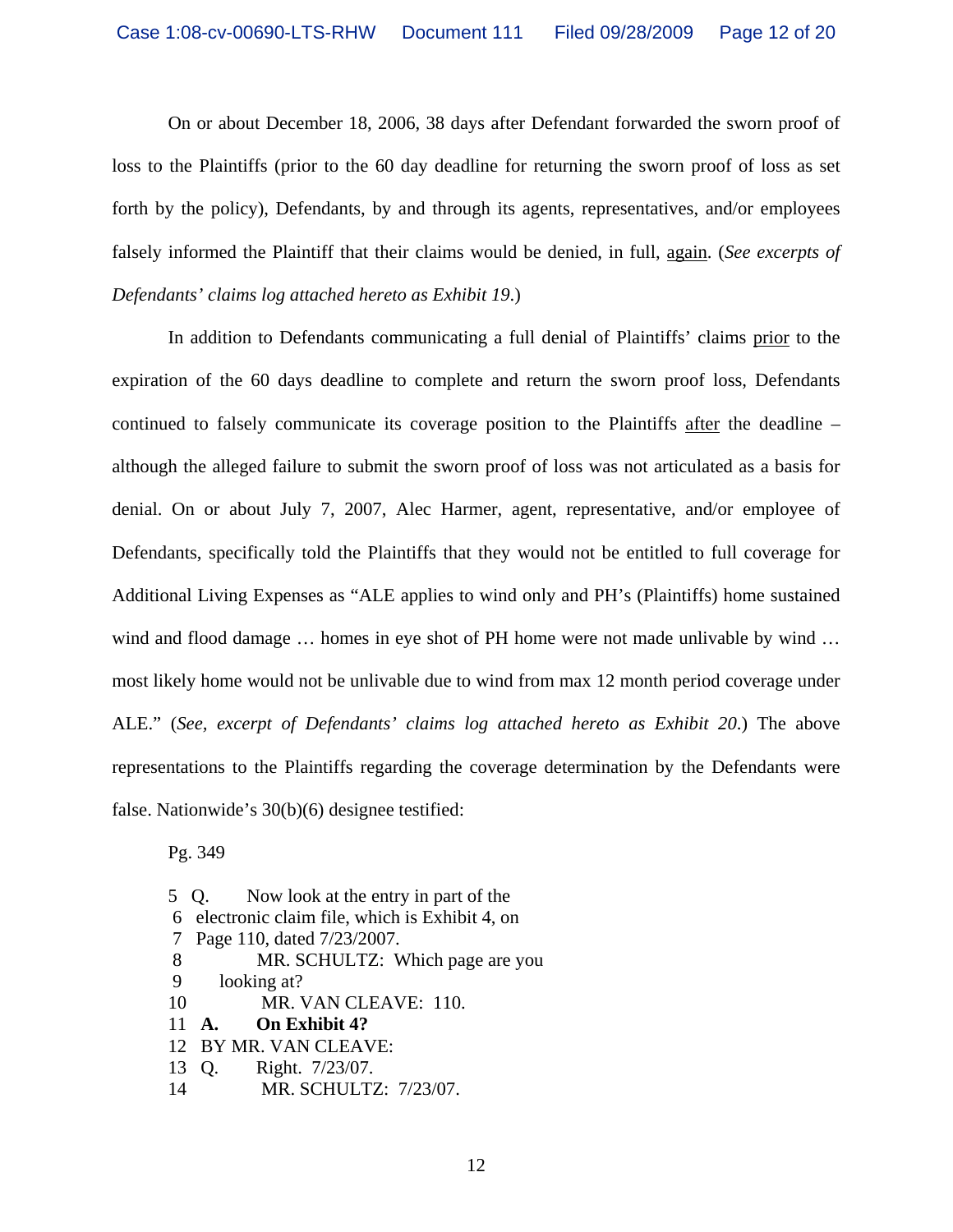- 15 BY MR. VAN CLEAVE:
- 16 Q. Do you see that?
- 17 **A. Which entry?**
- 18 Q. 7/23/07, in the middle of the page.
- 19 A. Yes.
- 20 Q. And this is an entry by Alec Harmer, I
- 21 presume, or whoever the claims associate was at
- 22 that time.
- 23 **A. Yes. Yeah. That's who it's**
- 24 **designated as.**
- 25 Q. Regarding a conversation with the

Pg. 350

- 1 Drakes; right?
- 2 **A. Yes.**
- 3 Q. And this was after the time that a
- 4 decision had been made that there was a doubt
- 5 about the cause of loss and that that doubt was
- 6 going to be resolved in favor of coverage for
- 7 the Drakes; correct?
- 8 MR. SCHULTZ: Objection to form.
- 9 **A. It was, yes.**
- 10 BY MR. VAN CLEAVE:
- 11 Q. But what Mr. Harmer's report reflects
- 12 in the final two sentences that he explained to
- 13 the Drakes was, quote, CA explained there are
- 14 homes within eyeshot of PH's home that were not
- 15 made unlivable by wind. They appear to suffer
- 16 far less flood damage and were still standing.
- 17 Most likely the home would not be unlivable due
- 18 to wind for the max 12-month period of coverage
- 19 under ALE; right?
- 20 **A. That's what it says.**
- 21 Q. So according to Nationwide's claims
- 22 file, as of July the 23rd, 2007, Nationwide's
- 23 claims personnel were still advising the Drakes
- 24 that there would not be full coverage for the
- 25 policy period under the ALE provisions of their

# Pg. 351

- 1 policy; correct?
- 2 MR. SCHULTZ: Objection to form;
- 3 misstates the document.
- 4 **A. I can only take it as written, as**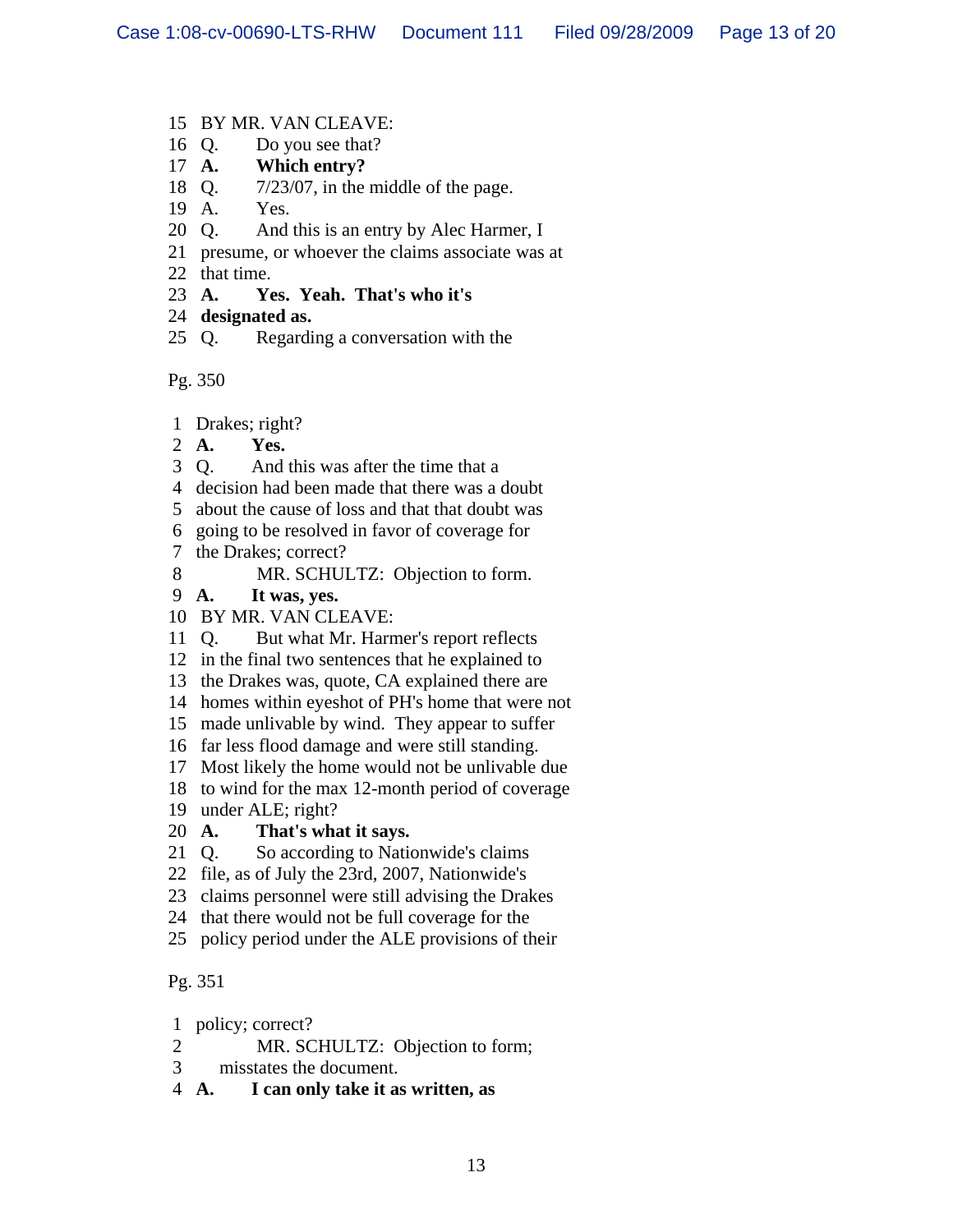- 5 **stated. Other than that, I don't have any**
- 6 **commentary to add to it.**
- 7 BY MR. VAN CLEAVE:
- 8 Q. Certainly the Drakes should not have
- 9 been informed such as of that date; isn't that
- 10 true, sir?
- 11 MR. SCHULTZ: What do you mean by
- 12 "such," Christopher?
- 13 BY MR. VAN CLEAVE:
- 14 Q. The Drakes should not have been
- 15 informed as of July of 2007, assuming that
- 16 that's the right date for that entry, that there
- 17 would probably not be coverage for the entire
- 18 12-month period on their ALE claim.
- 19 MR. SCHULTZ: Objection to form.
- 20 BY MR. VAN CLEAVE:
- 21 Q. Right?
- 22 **A. I would rather that conversation not**
- 23 **to have been held.**
- 24 **Q. Well, it was contrary to the claims**
- 25 **decision that had been made by Nationwide**

Pg. 352

1 **management as of that date; true?**

#### 2 **A. Yes.**

(*See Excerpt of Deposition of Charles Higley attached hereto as Exhibit 21*.) (emphasis added).

In accordance with Mississippi law, once the Defendants denied coverage under Plaintiff's Homeowner's Insurance Policy (which Defendants repeatedly did in this case – even when so doing was contrary to the decision Defendants had actually made to extend coverage), Defendant waived its right, and the necessity of, a proof of loss. *See, generally, Nelson*, 318 So.2d at 843. Based on Defendants' repeatedly articulated denial of Plaintiffs' claims, Defendants cannot now seek to exclude coverage, which they ultimately have admitted the Plaintiffs are entitled to, for the alleged failure of the Plaintiffs to provide certain information in a sworn proof of loss under the subject Homeowner's Insurance Policy.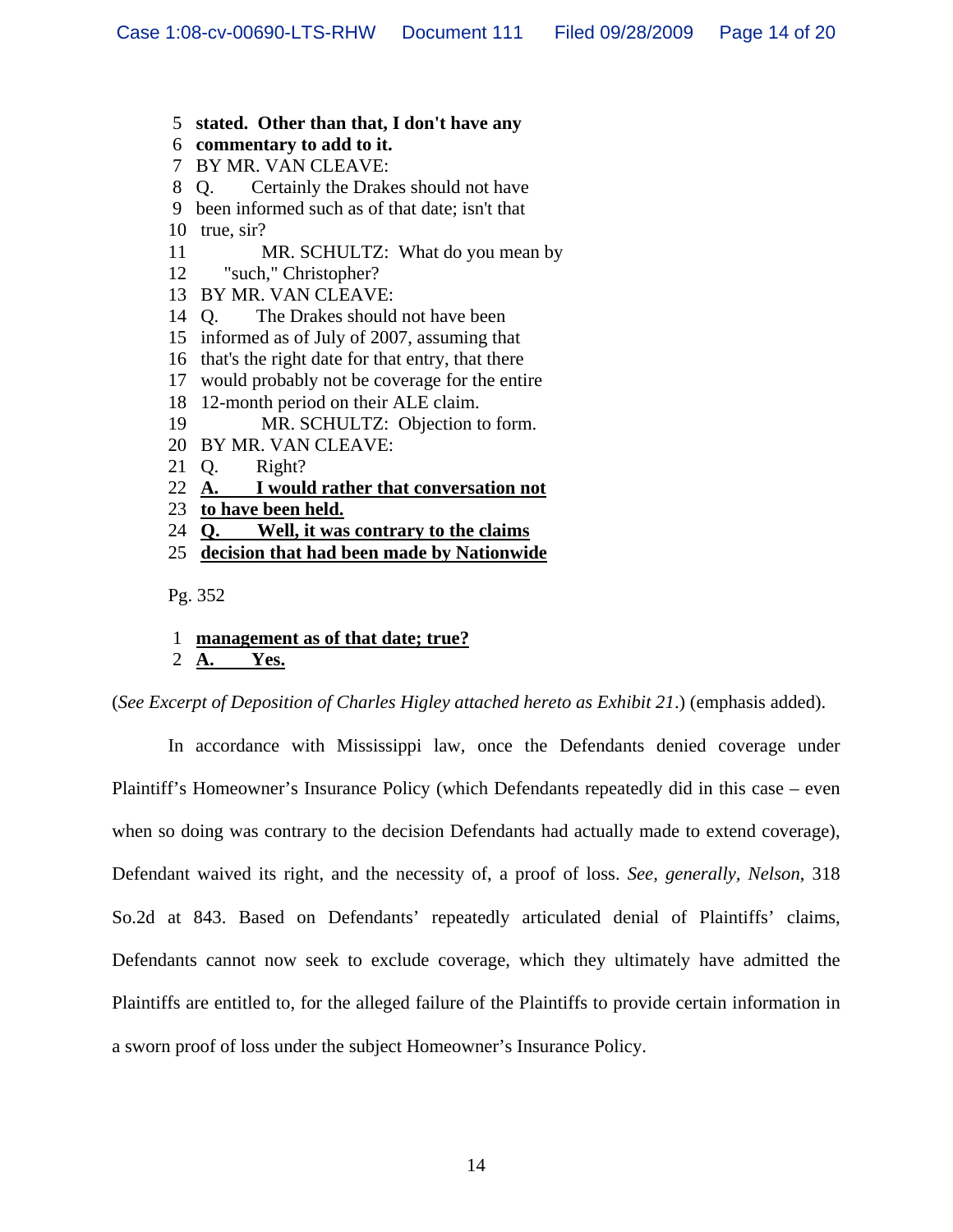Second, Nationwide waived any right it may have had to rely on Plaintiffs' alleged failure to return a sworn proof loss by announcing that Plaintiffs' losses are covered, and by actually tendering Plaintiffs a payment for additional living expenses *after* Plaintiffs allegedly failed to comply with the provision of submitting a sworn proof of loss. A waiver is a voluntary and intentional relinquishment of a known right or conduct that warrants an inference of such a relinquishment. *Highlands Insurance Company v. Allstate Insurance Company*, 688 F.2d 398, 404 (5th Cir. 1982). When the facts are undisputed, as they are in the case at bar, wavier is a question of law. *Id*. To determine when such a waiver occurs, the Supreme Court of Mississippi opined, in part:

To determine the point at which waiver occurs, the Court should look to the actions of the relevant party **after** that party has sufficient information to be on notice of the alleged deviation from the contractual duty; if, after acquiring knowledge of the deviation from a known right articulated in the contract, a party failed to insist on its contractual rights, or acts inconsistently with such rights, then that party waives the right to require such performance."

*Upchurch Plumbing Inc. v. Greenwood Utilities Commission*, 964 So.2d 1100, 1112 (Miss. 2007); *Brent Towing Co., Inc. v. Scott Petroleum Corp*., 735 So.2d 355, 358 (Miss. 1999).

As set forth above, Defendants' 30(b)(6) Representative admitted Plaintiffs are covered for their additional living expenses under Coverage Part D of their policy when Nationwide's deposition was taken on **August 11, 2009**. Nationwide did not assert coverage was thereafter denied due to alleged failure to submit the sworn proof of loss, and even admitted that its claims representative's representations to the Plaintiffs (made almost a **full year after the 60 day period for returning the sworn proof of loss had expired**) that Plaintiffs would not likely be entitled to coverage for the full 12 month period following their loss **"was contrary to the claims decision that had been made by Defendants' Management as of that date**." (*See Exhibit 19*). Moreover, on or about June 23, 2009, **Defendants forwarded a partial payment**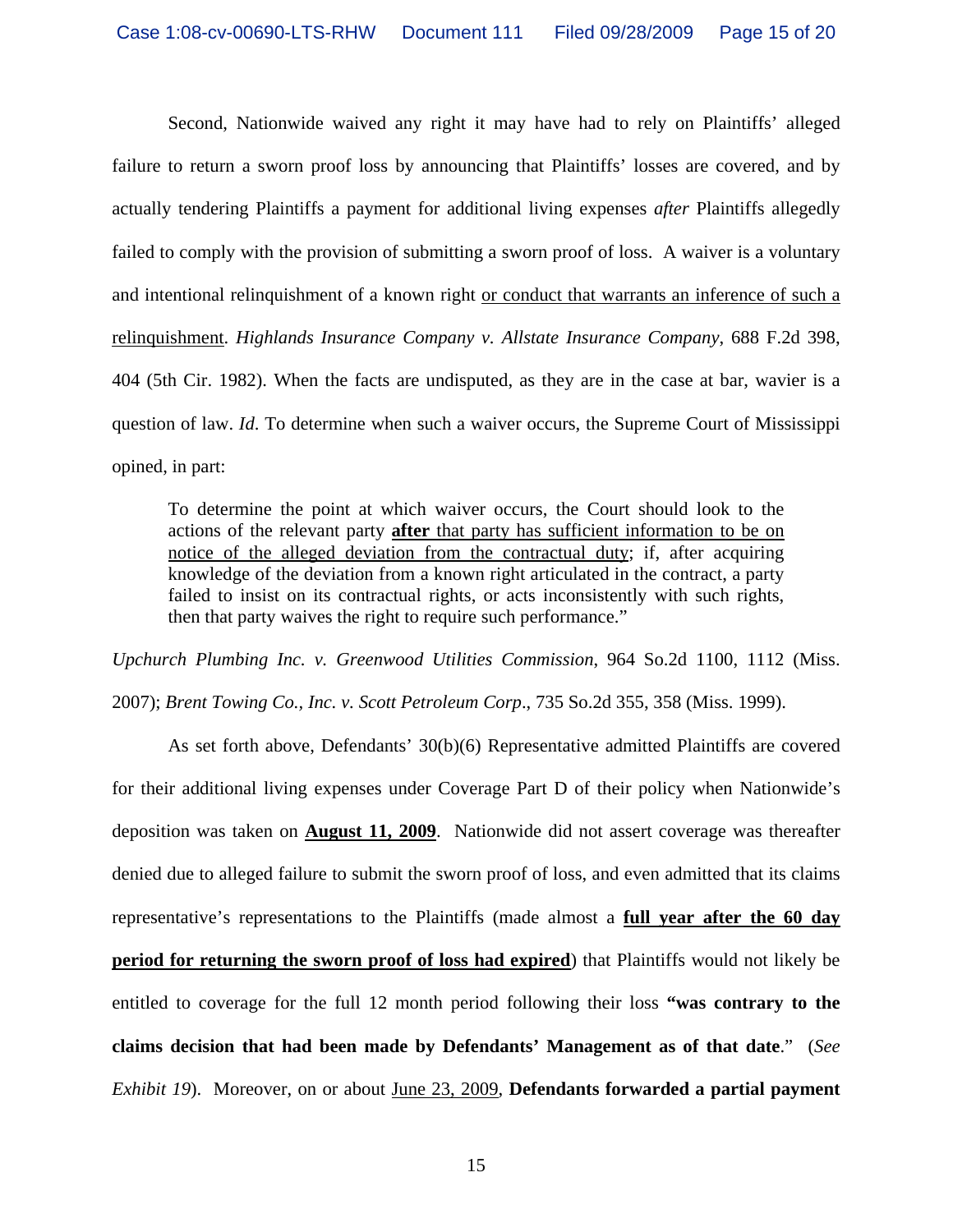**under Coverage D-Loss of Use to the Plaintiffs**. (*See partial payment tendered on June 23, 2009, attached as Exhibit 22*). Said action was clearly after the expiration of the 60 day deadline for to complete and return the sworn proof of loss.

 The conduct and actions of Nationwide described in the preceding paragraphs clearly constitutes "actions of [Defendants] **after** [Defendants] has sufficient information to be on notice of the alleged deviation from the contractual duty". In conducting these actions, Defendants clearly "failed to insist on its contractual rights, or act[ed] inconsistently with such rights", such that, under controlling Mississippi law, Defendants, *as a matter of law* in light of these undisputable facts, "waive[d] the right to require such performance [the submission of a completed and signed sworn proof of loss within 60 days of Defendants' request for such]." See *Upchurch Plumbing Inc. v. Greenwood Utilities Commission*, 964 So.2d 1100, 1112 (Miss. 2007. If the Defendants were to have taken the position which they now assert in their [96] *Motion for Summary Judgment* and [97] *Memorandum of Authorities in Support of Defendants' Motion for Summary Judgment*, that Plaintiffs are in violation of the sworn proof of loss provision and are not entitled to coverage, Defendants would not have continued to communicate with the Plaintiffs after the expiration of the 60 day deadline regarding their claims, and certainty would not have continued to adjust and ultimately forward a partial payment to the Plaintiffs in connection with their claims for additional living expense insurance proceeds. Thus, Defendants' 96] *Motion for Summary Judgment* and [97] *Memorandum of Authorities in Support of Defendants' Motion for Summary Judgment* should be denied.

#### **3. Defendants' Claim of Plaintiffs' Failure to Cooperate is a Jury Question and Not Ripe for Summary Judgment**

 First, as set forth above, the undisputed actions and conduct of Defendants through the date of its 30(b)(6) deposition confirms that Defendants have judicially admitted the Plaintiffs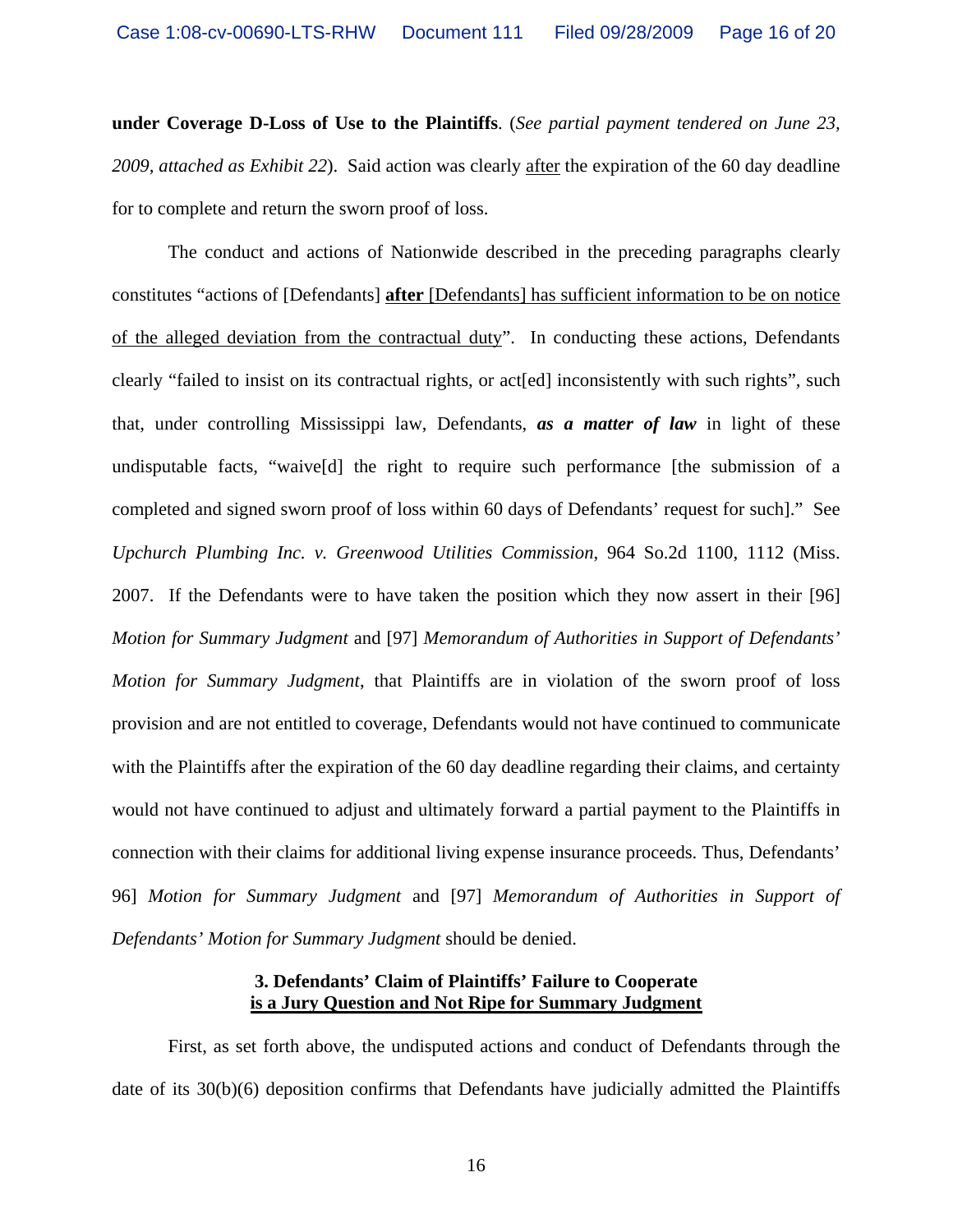are entitled to full coverage for their additional living expenses, up to the amount of their loss and/or 12 months following their loss. As such, Defendants cannot be heard to offer any defense to coverage. Moreover, as set forth above, the undisputed actions and conduct of Defendants through the date of its 30(b)(6) deposition on August 11, 2009 demonstrate, to the extent Defendants believed it had a contractual right to deny coverage for alleged failure to cooperate, Defendants waived any such right as a matter of law. *Upchurch Plumbing Inc. v. Greenwood Utilities Commission*, 964 So.2d 1100, 1112 (Miss. 2007).

Even if this Court were not to determine that Defendants have judicially admitted coverage and/or that it waived its right to deny the Plaintiffs' claims for failure to cooperate as a matter of law, however, Defendants' are not entitled to the dismissal of Plaintiffs' claims because of Plaintiffs alleged failure to cooperate with the Defendants in the investigation and adjustment of Plaintiffs' claims under Coverage D-Loss of Use. Under Mississippi law, alleged lack of cooperation on part of an insured with an insurer is a jury question, when an insurer seeks to avoid coverage on that ground. *Employers Mutual Casualty Company v. Ainsworth*, 249 Miss. 808, 164 So.2d 412 (Miss. 1964).

When an insurance company seeks to avoid the coverage of an insurance policy on the ground of breach of the cooperation clause, it is an affirmative defense. The insurance company carries the burden of proof and must establish the fact of failure of cooperation by a preponderance of the evidence. And the determination of the question of lack of cooperation is one of fact to be determined by the jury.

*Id.* Recently, the Mississippi Supreme Court confirmed that, in any event, failure to fully cooperate with an insurance company in its investigation, even if such failure could be proved, would not serve as a bar to the insured's right to recover under his insurance policy:

Although there is authority to the contrary, we believe the better view is to hold that unless some prejudice is shown by the insured's failure to cooperate with the insurance carrier in its investigation, such failure does not operate to forfeit the insured's rights under the policy.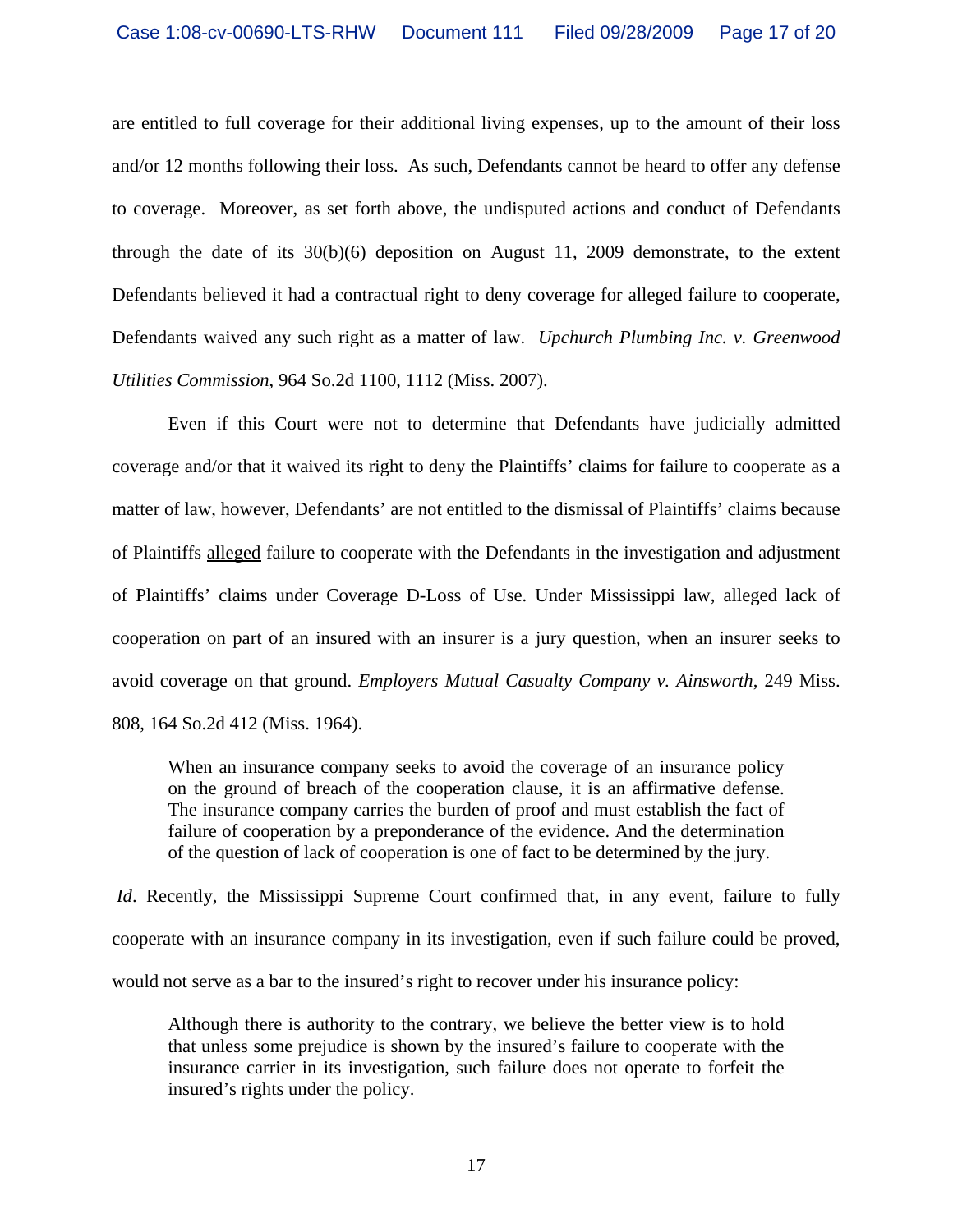*See, Progressive Gulf Insurance Company v. Dickerson and Bowen, Inc.*, 965 So.2d 1050, 1055 (Miss. 2007); *United States Casualty Co. v. Schlien*, 338 F.2d 169 (5th Cir. 1964).

 Plaintiffs vehemently disagree with Defendants misguided contention that the Plaintiffs, and specifically, Dr. John Drake, failed to cooperate with the Defendants. Granted, Plaintiffs experienced some confusion due to the inconsistent positions taken by the Defendants and the un-defined terms of the insurance policy. Any such reservations were warranted in light of the undisputed facts presently before the Court. Notwithstanding the above, should this Court deem Defendants have not abandoned their argument Plaintiffs failed to cooperate as a matter of law, Defendants allegation that Plaintiffs failed to cooperate is a jury question, let alone an affirmative defense, on which Defendants would bear the burden of poof at the trial of this cause.

#### **CONCLUSION**

As set forth above, Defendants' motion is contrary to the Defendants' judicial admission that the Plaintiffs are entitled to full coverage for their additional living expenses, up to the amount of their loss and/or 12 months after the date of loss. Additionally, and in the alternative, Defendants' allegations present questions of material fact, such that Defendants' motion is not ripe for summary judgment, and dismissal of Plaintiffs' claims as a matter of law is precluded. Accordingly, Defendants' 96] *Motion for Summary Judgment* and [97] *Memorandum of Authorities in Support of Defendants' Motion for Summary Judgment* should be denied.

Respectfully submitted this the 28th day of September, 2009.

 JOHN K. DRAKE, M.D. DEBORAH DRAKE Plaintiffs

By: 
$$
\frac{y}{W} \cdot \frac{\text{Corkan Gunn}}{\text{W. CORBAN GUNN, (MSB #101752)}}
$$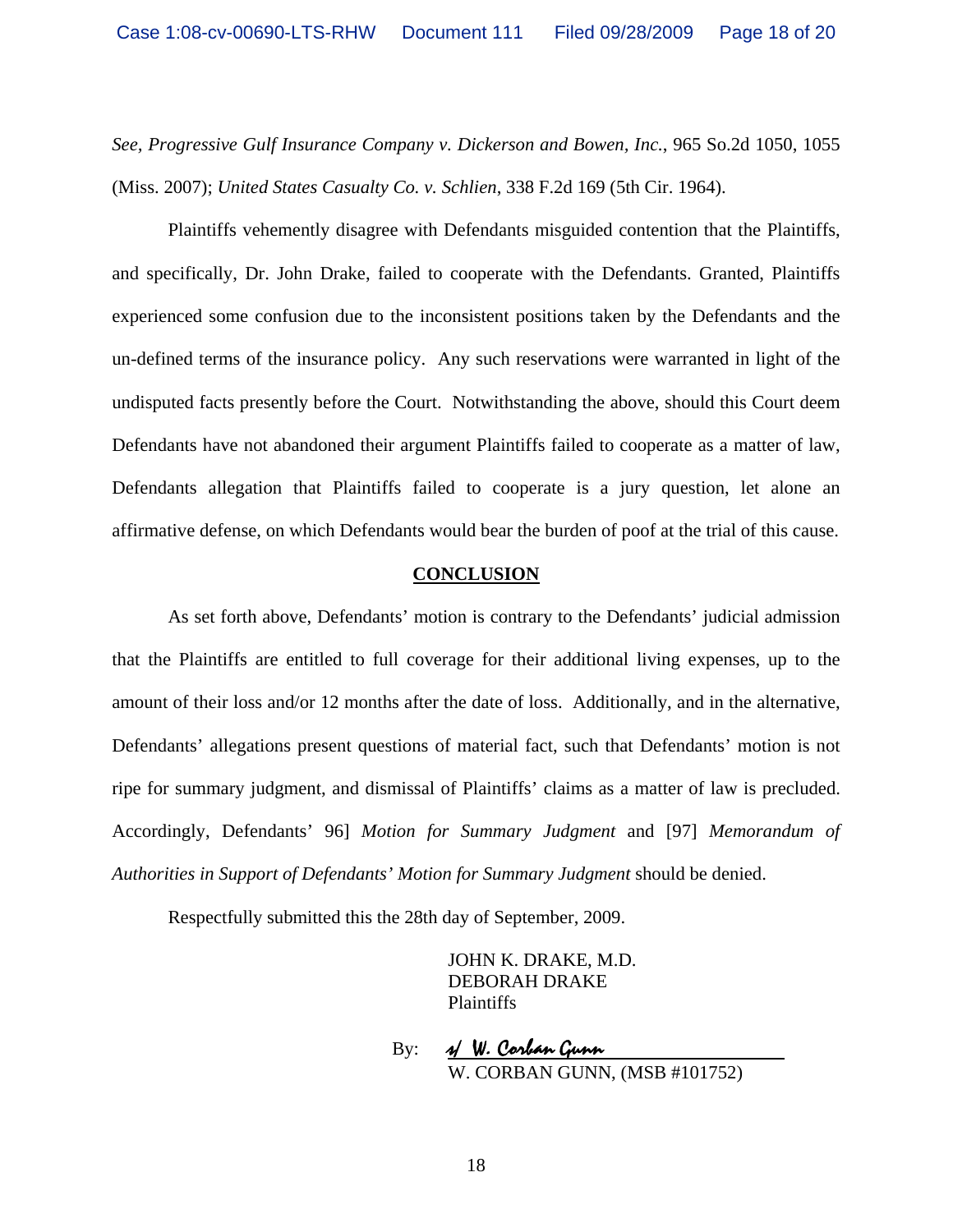Clyde H. Gunn, III, (MSB #5074) Christopher C. Van Cleave, (MSB #10796) W. Corban Gunn, (MSB #101752) David N. Harris, Jr., (MSB #100790) CORBAN, GUNN & VAN CLEAVE, PLLC P.O. Drawer 1916 Biloxi, Mississippi 39533 Telephone: (228) 432-7826 Facsimile: (228) 456-0998 corban@cgvclaw.co